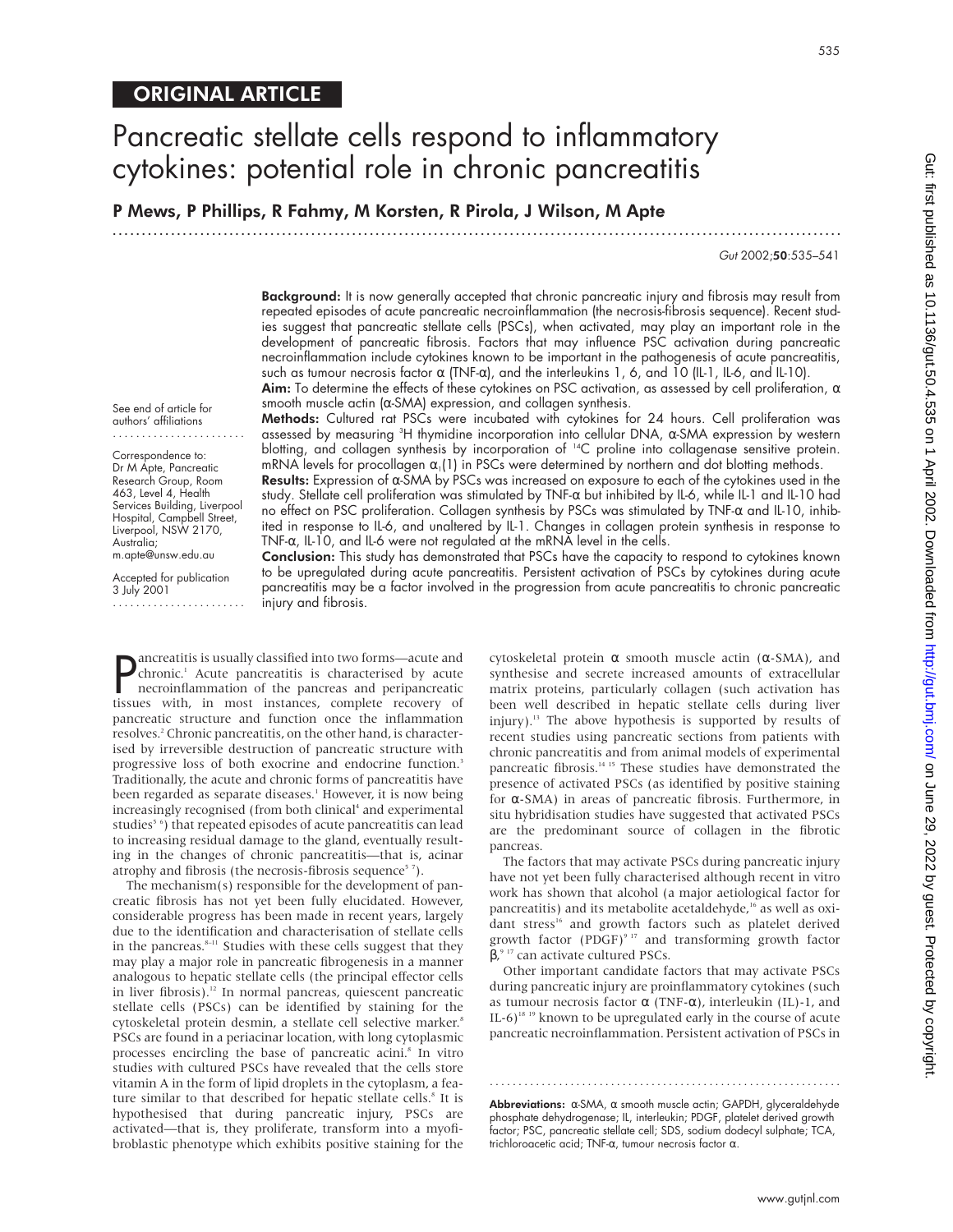response to repeated and/or prolonged exposure to proinflammatory cytokines (released during episodes of acute pancreatitis) may contribute to the development of pancreatic fibrosis via increased synthesis of extracellular matrix proteins, particularly fibrillar collagens (collagen types I and III). This concept would be in accordance with the necrosis-fibrosis sequence concept.

The effects of proinflammatory cytokines in vivo may be modulated by the presence of anti-inflammatory cytokines such as IL-10 (also known to be upregulated in pancreatitis).<sup>20</sup> IL-10 is thought to be a protective cytokine and has been shown to decrease the severity of acute pancreatitis and to reduce the likelihood of systemic complications.<sup>21 22</sup> Therefore, IL-10 may represent another putative cytokine influencing PSC activation.

The aim of this study was to examine the response of cultured PSCs to the proinflammatory cytokines TNF-α, IL-1, and IL-6, as well as the anti-inflammatory cytokine IL-10.

# METHODS

## Isolation and culture of PSCs

Rat PSCs were isolated as detailed previously.<sup>8</sup> Briefly, the pancreas was digested with a mixture of collagenase P (0.05%), pronase (0.02%), and DNase (0.1%) in Gey's balanced salt solution. The resultant suspension of cells was centrifuged in a 13.2% Nycodenz gradient at 1400 *g* for 20 minutes. Stellate cells separated into a hazy band just above the interface of the Nycodenz solution and the aqueous buffer. This band was harvested, and the cells were washed and resuspended in Iscove's modified Dulbecco's medium containing 10% fetal bovine serum, 4 mM glutamine, and antibiotics (penicillin 100 U/ml; streptomycin 100 mg/ml). The above technique yields a preparation of stellate cells devoid of contamination by endothelial cells or macrophages, as evidenced by negative staining for the markers factor VIII and ED1, respectively.<sup>8</sup>

PSCs cultured in uncoated plastic wells (passages 1–3) were used for cytokine experiments. Quadruplicate wells of cells were exposed to increasing amounts of TNF- $\alpha$  (2.5–50 U/ml), IL-1 (0.001–10 ng/ml), IL-6 (0.001–10 ng/ml), or IL-10 (1–50 ng/ml) in culture medium for 24 hours at 37°C. Cells incubated with culture medium alone, without added cytokines, served as controls. Activation of PSCs was then assessed using the following indices: cell proliferation, α-SMA expression, and collagen synthesis.

#### Assessment of cell proliferation (<sup>3</sup>H thymidine incorporation)

Cell proliferation was estimated by measuring incorporation of <sup>3</sup> H thymidine into trichloroacetic acid (TCA) precipitated material, as described previously.17 Briefly, cells were pulsed with <sup>3</sup>H thymidine at a concentration of 5 µCi per well for the final six hours of the 24 hour incubation period. The reaction was stopped by aspirating the culture medium, and the cells were washed twice with Hank's balanced salt solution. Ice cold 10% TCA was added to the wells and cells incubated for 10 minutes at 4°C. This was followed by a further two washes with 5% TCA for 10 minutes, each at 4°C. NaOH 1 N (500 µl) was then added to the wells which were shaken at room temperature on a rotary shaker for 30 minutes. The reaction was stopped by adding 500 µl 1 N HCl. The mixture was transferred to scintillation vials and radioactivity of the samples was measured using a liquid scintillation counter (Tricarb 4000 Series, Canberra Packard, Five Dock, NSW, Australia).

### Assessment of α-SMA expression

Levels of α-SMA in cells incubated with increasing amounts of cytokines were determined by western blotting of cell lysate proteins, using a monoclonal mouse antibody to  $α$ -SMA.<sup>17</sup> Briefly, cells were harvested by trypsinisation, and cell lysates were obtained by incubating the cells overnight in lysis buffer

(50 mM Tris HCl (pH 7.5), 150 mM NaCl, 1% Triton X-100, 0.5% deoxycholate, 1% sodium dodecyl sulphate (SDS), 1 mM sodium orthovanadate, 2 mM ethylenediaminetetra acetic acid (EDTA), 10 mM NaF, 10 mg/ml aprotinin, 10 mg/ml leupeptin, and 1 mM phenylmethylsulphonyl fluoride). Samples were then centrifuged at 2200 *g* for 10 minutes and the supernatant was harvested for measurement of α-SMA levels.

Protein levels in cell lysates were measured by the method of Lowry and colleagues<sup>23</sup> using bovine serum albumin as the standard. Proteins (5 µg) from each sample were separated by gel electrophoresis using a 15% SDS polyacrylamide gel. Known molecular weight protein standards were run alongside the samples. Separated proteins were transferred onto nitrocellulose membranes using a commercial semidry blotting apparatus (Biorad, Richmond, California, USA). The nitrocellulose membrane was then incubated at room temperature with 5% skim milk powder in Tris buffered saline (pH 7.6) for one hour to prevent non-specific binding of antibody. This was followed by an overnight incubation at 4°C with the primary antibody (monoclonal mouse anti-α-SMA antibody 1:200) in fresh blocking solution. The filter was then washed and incubated with the secondary antibody (goat antimouse IgG 1:1000; Amersham International, Buckinghamshire, UK) for 60 minutes at room temperature. α-SMA bands were detected by the enhanced chemiluminescence technique using the Amersham ECL kit and quantified by densitometry of scanned autoradiographs (Scion Image, Maryland, USA). Densitometry readings were expressed as integrated optical densities (arbitrary densitometer units calculated from the density as well as the size of each band) per mg protein loaded on the membranes.

#### Assessment of collagen synthesis

Collagen synthesis was assessed in cells incubated with increasing concentrations of cytokines by measuring the incorporation of radiolabelled proline into collagenase sensitive protein, using a modification of the method of Agelli and Wahl.<sup>24</sup> Briefly, cells were incubated for one hour in proline free medium and then labelled for 16 hours with 2  $\mu$ Ci/ml<sup>14</sup>C proline in Dulbecco's medium containing 1% fetal bovine serum, 50 mg/ml ascorbic acid, and 75 mg/ml β-aminoproprionitrile. At the end of the incubation period, culture medium in the wells was aspirated and kept aside. Cells were harvested by trypsinisation, washed, and added to the reserved medium. The samples were sonicated for 90 seconds and proteins were precipitated with 10% TCA (final concentration). TCA treated samples were centrifuged at 1000 *g* for 10 minutes and the pellet (comprising precipitated protein) was solubilised in 200 µl of 0.2 N NaOH. After neutralisation with 0.2 N HCl, samples were divided into two equal aliquots. One aliquot was incubated with collagenase solution (containing 6.25 mM CaCl<sub>2</sub>, 70 mM Tris (pH 7.4), 30 mM *N*-ethylmaleimide, and 360 U/ml collagenase type III) while the other aliquot was incubated with the above solution in the absence of collagenase for 120 minutes at 37°C. Incorporation of 14C proline into collagen and non-collagen protein was determined following precipitation with TCA. Collagen incorporated radioactivity was recovered in the TCA soluble fraction while non-collagen radioactivity was found in the TCA precipitate. Collagen production (counts per minute per ng DNA) was calculated using formulae derived by Peterkofsky and colleagues<sup>25</sup> and was expressed as per cent of control.

# Messenger RNA for procollagen  $\alpha_1(1)$

To determine whether any observed alteration of collagen synthesis by PSCs is regulated at the transcriptional level, mRNA levels for procollagen  $\alpha_1(1)$  were assayed by northern and dot blot analysis of total cellular RNA, as described previously.<sup>16</sup> Although the assay used for collagen protein synthesis (described above) does not identify the subtypes of collagen synthesised, previous studies on hepatic stellate cells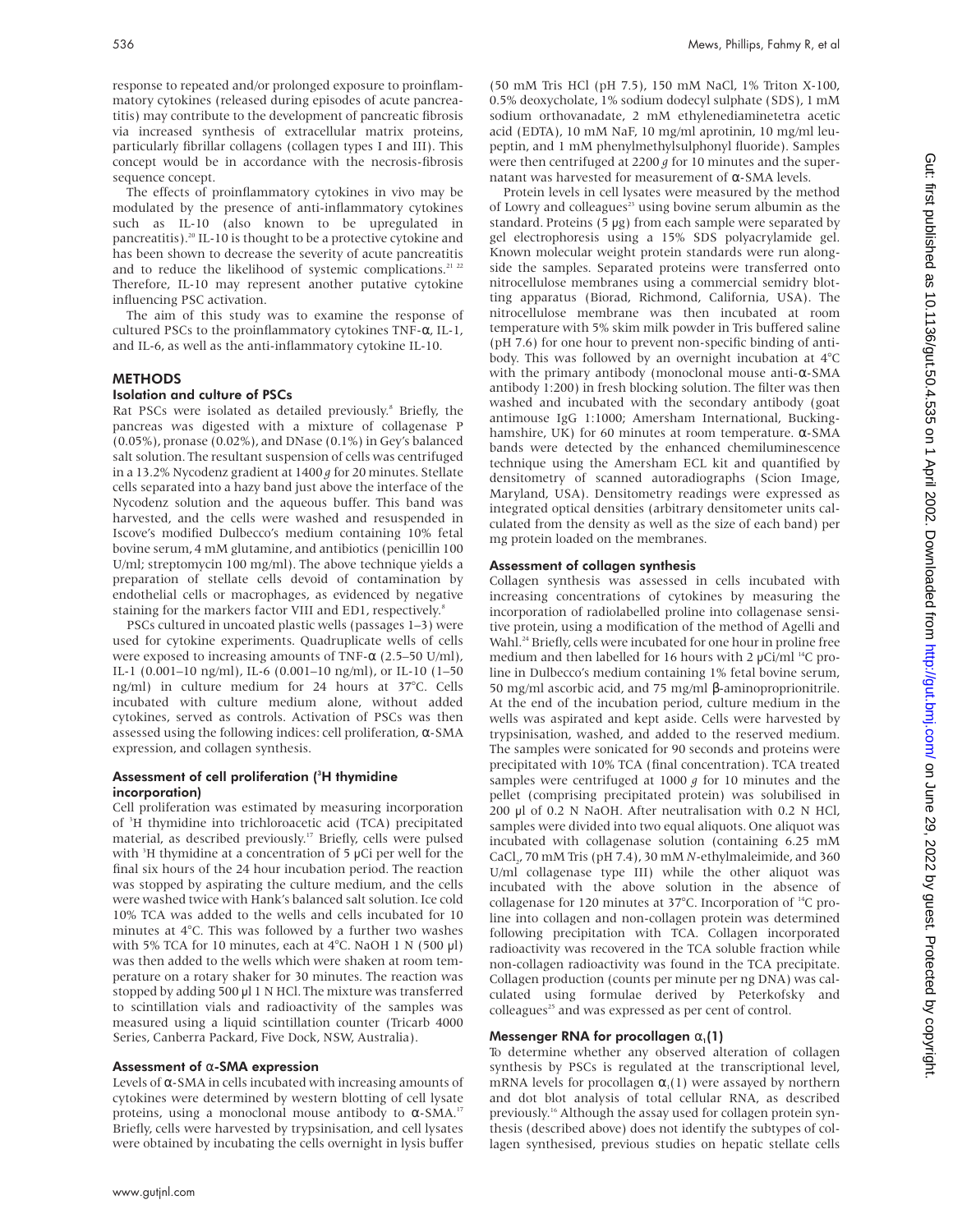

Figure 1 Effect of cytokines on α-smooth muscle actin (α-SMA) expression by pancreatic stellate cells (PSCs). Data are expressed as per cent of control (mean (SEM); n=5 cell preparations). (A) Tumour necrosis factor α (TNF-α, at a concentration of 10 U/ml) significantly increased α-SMA expression in PSCs. (B) Interleukin (IL)-1 (0.001, 0.01, and 0.1 ng/ml) significantly increased α-SMA expression in PSCs. (C) IL-6 caused a biphasic increase in α-SMA expression in PSCs, with peaks at 0.001 ng/ml and 10 ng/ml. (D) IL-10 (10 ng/ml) also increased expression of α-SMA in PSCs. MW, molecular weight.

have shown that activated stellate cells produce more collagen I than any other types of collagen (particularly III and IV). It is possible therefore that any observed change in collagen synthesis in PSCs may be regulated, at least in part, by changes in mRNA for procollagen  $\alpha$ <sub>1</sub>(1).

## Isolation of RNA

Total cellular RNA was extracted from cultured stellate cells by a modification of the method described by Chomczynski and Sacchi<sup>26</sup> using the Tri reagent kit (Sigma Chemical Co, St Louis, Missouri, USA), as described in our previous study.<sup>16</sup> Extracted RNA was quantified by spectrophotometry. The A260/A280 ratio of extracted RNA was routinely in the range of 1.7–1.8. Agarose gel electrophoresis of extracted RNA confirmed the integrity of the RNA samples.

#### Analysis of RNA

Qualitative analysis of total RNA was performed using the northern blotting technique. An RNA ladder (Sigma Chemical Co) was used for size determination. Quantitative comparisons of messenger RNA levels were made using the dot blotting technique. RNA samples (4 mg) were denatured and dot blotted in duplicate onto nylon membranes (Zeta Probe, GT blotting membrane; Biorad, California, USA). Membranes were rinsed in 2× sodium chloride sodium citrate, 0.1% SDS, sealed in plastic, and stored at −20°C until further use. cDNA probes for rat procollagen  $\alpha_1(1)$  (a kind gift from G Sparmann, University of Rostock, Germany) and for glyceraldehyde phosphate dehydrogenase (GAPDH) were used in the northern and dot blotting studies. Probes were labelled using a random priming kit (Amersham, Australia). Unincorporated nucleotides were removed using nucleic acid purification columns (Spin G50 Sephadex; Boehringer Mannheim, Germany). GAPDH expression was used as an internal control to confirm equal loading of RNA on the membranes.

Dot blots for mRNA for procollagen  $\alpha_1(1)$  and GAPDH were quantified by densitometry of autoradiographs. Washed filters were blotted dry, wrapped in plastic, and exposed to autoradiography film (Eastman Kodak Company, New York, USA). The autoradiographs were subjected to scanning densitometry. Readings were calculated as integrated optical density units (derived from the density as well as the size of each band/dot) per µg RNA loaded on the membranes and expressed as per cent of control.

## Protein and DNA determinations

Protein content of cell lysates was measured by the method of Lowry and colleagues $^{23}$  using bovine serum albumin as the standard. Pancreatic DNA was assayed by a modified fluorimetric microassay as described by Kapuscinski and Skoczylas<sup>27</sup> using calf thymus DNA as the standard.

#### Statistical analysis

Results are expressed as means (SEM) for five separate cell preparations per experimental protocol. Data were analysed using repeated measures ANOVA.<sup>28</sup> Fisher's protected least significant difference was used for comparison of individual groups provided the F test was significant.<sup>28 29</sup> The analyses were performed using the Statview II statistical software package.<sup>29</sup>

# **Materials**

All general chemicals were of analytical reagent grade and were purchased from Sigma Chemical Co. (St Louis, Missouri,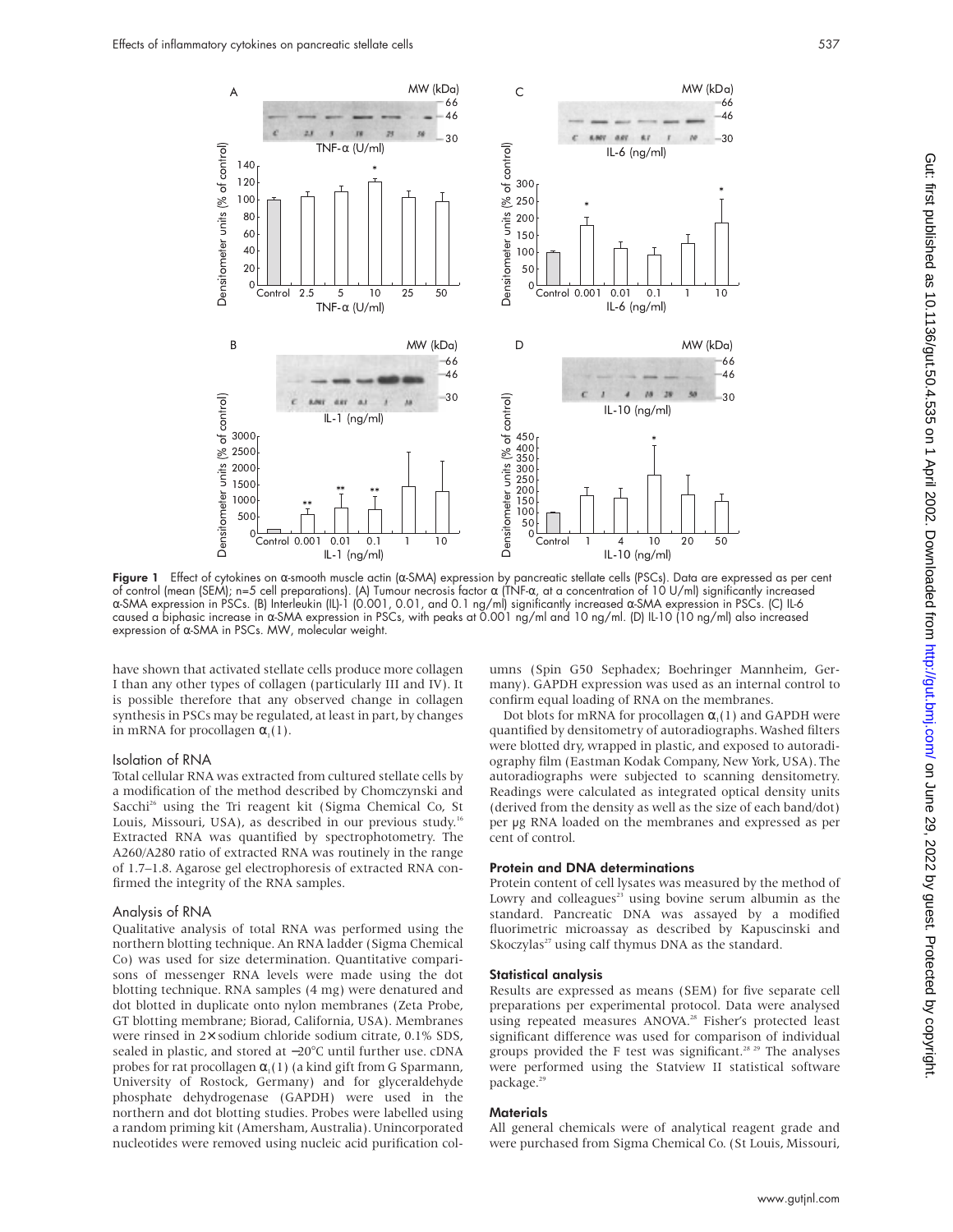TNF-α (U/ml) B IL-1(ng/ml) 140 120 100 80 60 40  $\overline{2}$ 0 Control 0.001 0.01 0.1 1 10<br>  $\frac{1}{2}$ <br>  $\frac{1}{2}$ <br>  $\frac{1}{2}$ <br>  $\frac{1}{2}$ <br>  $\frac{1}{2}$ <br>  $\frac{1}{2}$ <br>  $\frac{1}{2}$ <br>  $\frac{1}{2}$ <br>  $\frac{1}{2}$ <br>  $\frac{1}{2}$ <br>  $\frac{1}{2}$ <br>  $\frac{1}{2}$ <br>  $\frac{1}{2}$ <br>  $\frac{1}{2}$ <br>  $\frac{1}{2}$ <br>  $\frac{1}{2}$ <br>  $\frac{1}{2}$ <br>  $\frac{1$ IL-6 (ng/ml) D IL-10 (ng/ml) 120 100 110 80 90 70 60  $\begin{bmatrix} 1 & 1 & 20 \\ 20 & 1 & 10 \\ 20 & 2 & 10 \\ 20 & 3 & 10 \\ 20 & 3 & 80 \\ 20 & 80 & 1 \\ 20 & 60 & 1 \end{bmatrix}$ 

**Figure 2** Effect of cytokines on DNA synthesis in pancreatic stellate cells (PSCs). Data are expressed as per cent of control (mean (SEM); n=5 separate cell preparations). (A) Tumour necrosis factor α (TNF-α) significantly increased DNA synthesis in PSCs to a maximum of 144 (13)% of control levels. (B) Interleukin (IL)-1 had no effect on DNA synthesis in PSCs. (C) IL-6, at a concentration of 10 ng/ml, inhibited DNA synthesis in PSCs, as demonstrated by a decrease in <sup>3</sup>H thymidine incorporation to 72 (14)% of control. (D) IL-10 had no effect on DNA synthesis in PSCs.

USA). Collagenase P was purchased from Boehringer Mannheim (Mannheim, Germany), collagenase type III (from *Clostridium histolyticum*), and protease type XIV (from *Streptomyces griseus*) were obtained from the Sigma Chemical Co. and DNase was purchased from Pharmacia Biotech (Uppsala, Sweden). Cell culture reagents were purchased from Sigma Chemical Co. Nycodenz was obtained from Nycomed Pharma AS, Oslo, Norway. Iscove's modified Dulbecco's medium was purchased from Gibco BRL. Antibodies were obtained from the following sources: monoclonal antibody to  $α$ -SMA (Sigma Chemical Co.), goat antimouse horseradish peroxidase conjugated antibody (Dako Corporation, Carpintaria, California, USA). <sup>3</sup>H thymidine (specific activity 6.7 Ci/mmol) was purchased from ICN Pharmaceuticals (Costa Mesa, California, USA) while 14C proline (specific activity 250 Ci/mmol) was obtained from NEN (Boston, Massachusetts, USA). Rat recombinant TNF-α, IL-6, and IL-10, and murine recombinant IL-1 were purchased from Peprotech (Rocky Hill, New Jersey, USA).

### RESULTS

#### α-SMA expression in response to cytokines

Immunoblotting for α-SMA revealed a single band in each lane corresponding to the known molecular weight of  $\alpha$ -SMA (42 kDa). Densitometry of autoradiographs showed that TNF-α, at concentrations of 2.5 and 5 U/ml, caused a trend towards increased α-SMA expression. At a TNF-α concentration of 10 U/ml the increase in α-SMA expression achieved statistical significance:  $121$  (3.1)% of control (p<0.05) (fig 1A). However, with higher concentrations of TNF- $\alpha$  (25 and 50 U/ml), α-SMA expression fell to baseline values. The reasons for the return of α-SMA to baseline expression with high TNF-α concentrations are not immediately apparent. IL-1, at concentrations of 0.001, 0.01, and 0.1 ng/ml, also stimulated significant increases in  $\alpha$ -SMA expression to 690 (179)%, 954  $(423)$ %, and 907 (361)% of control, respectively (p<0.01) (fig 1B). IL-6 caused a biphasic increase in  $α$ -SMA expression in PSCs, with peaks at 0.001 ng/ml (175 (28)%; p<0.05) and 10 ng/ml (184 (75)%; p<0.05) (fig 1C). α-SMA expression by PSCs was increased by exposure to 10 ng/ml IL-10 (289 (127)% of control; p<0.05) (fig 1D).

#### Cell proliferation in response to cytokines

Exposure to TNF- $\alpha$  (50 U/ml) increased the rate of proliferation of PSCs, as indicated by a statistically significant increase in incorporation of <sup>3</sup>H thymidine to 144 (13)% of control levels (p<0.01) (fig 2A). PSC proliferation was unaffected by exposure to IL-1 (fig 2B). IL-6 at the highest concentration used (10 ng/ml) inhibited PSC proliferation, as indicated by a decrease in <sup>3</sup> H thymidine incorporation to 72 (14)% of control (p<0.01) (fig 2C). As with IL-1, IL-10 had no effect on PSC proliferation (fig 2D).

#### Collagen synthesis and procollagen  $\alpha_1(1)$  mRNA expression in response to cytokines

Collagen protein synthesis was measured as counts per minute of <sup>14</sup>C proline incorporated into collagenase sensitive protein per ng DNA and the results are expressed as per cent of control levels. PSCs incubated with TNF-α showed increased collagen protein synthesis compared with control cells (fig 3A). This effect was greatest at a concentration of 10 U/ml TNF- $\alpha$  (203 (45)%; p<0.05). IL-1 did not have any effect on collagen protein synthesis by PSCs (fig 3B). Similarly, collagen synthesis was unaffected by IL-6, except at the highest concentration of the cytokine (10 ng/ml) when collagen synthesis was found to be significantly lower than control levels  $(49.7 \ (7.8)\%$  of control;  $p<0.01$ ) (fig 3C). Collagen protein synthesis by PSCs was significantly increased (203.9 (40.6)% of control; p<0.05) by exposure to the anti-inflammatory cytokine IL-10 at the highest concentration used—that is, 50 ng/ml (fig 3D).

To determine whether the alterations in collagen protein synthesis induced in PSCs by TNF-α, IL-6, and IL-10 were regulated at the mRNA level in cells, procollagen  $\alpha_1(1)$  mRNA expression was assessed in PSCs exposed to these cytokines. Northern hybridisation revealed that mRNA for procollagen  $\alpha_1(1)$  was of the expected size (5.4 kb). Figure 4 depicts a representative northern blot for procollagen  $\alpha_1(1)$  and GAPDH in TNF-α-treated PSCs. Results of quantitative analysis (scanning densitometry) of dot blots for procollagen  $\alpha_1(1)$  mRNA in PSCs treated with TNF-α, IL-6, and IL-10 are presented in table 1. No difference between procollagen  $\alpha_1(1)$  levels in control cells and cytokine treated cells was observed, suggesting that the observed increase in collagen protein synthesis was regulated at a post-transcriptional level in the cells.

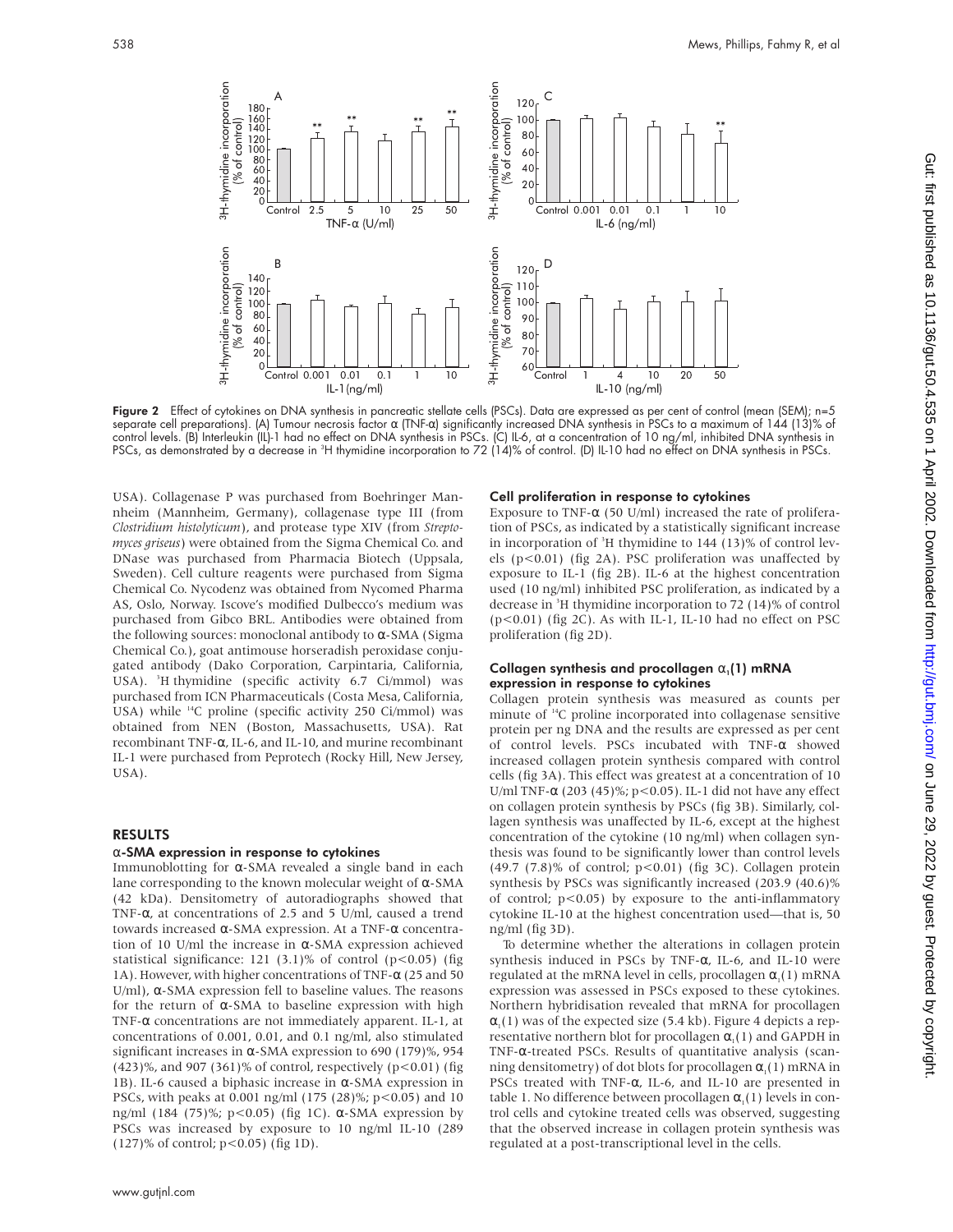

Figure 3 Effect of cytokines on collagen synthesis by pancreatic stellate cells (PSCs). Data are expressed as per cent of control (mean (SEM); n=5 separate cell preparations). (A) Tumour necrosis factor α (TNF-α, 10 U/ml) significantly increased collagen synthesis. (B) PSCs incubated with interleukin (IL)-1 showed no change in collagen synthesis. (C) PSCs incubated with 10 ng/ml IL-6 exhibited a decrease in collagen synthesis to 49.7 (7.8)% of control levels. (D) IL-10, at a concentration of 50 ng/ml, stimulated collagen synthesis by PSCs to 203 (40)% of control levels.



Figure 4 Representative northern blot showing procollagen- $\alpha_1(1)$ and glyceraldehyde phosphate dehydrogenase (GAPDH) mRNA expression in pancreatic stellate cells treated with tumour necrosis factor α (TNF-α).

## **DISCUSSION**

This study has demonstrated that PSCs are activated on exposure to the proinflammatory cytokines TNF-α, IL-1, and IL-6 and also when exposed to the anti-inflammatory cytokine IL-10. While each of the above cytokines increased α-SMA expression in PSCs, their effects on the other two activation parameters examined (cell proliferation and collagen synthesis) varied. Of the proinflammatory cytokines, TNF- $\alpha$  increased both cell proliferation and collagen synthesis, IL-6 decreased cell proliferation and collagen synthesis, while IL-1 had no effect on these two parameters. The anti-inflammatory cytokine IL-10 did not influence cell proliferation but increased collagen synthesis by PSCs.

It should be noted that the PSCs used in this study were preactivated by culture on uncoated plastic. The observation that these cells can be activated even further by exposure to cytokines may have important implications for the situation in vivo. Our findings suggest that PSCs activated during pancreatic injury by cellular stressors such as oxidant stress may be capable of further activation by cytokines released during pancreatic necroinflammation. Thus it is possible that a number of factors exert synergistic effects on PSCs in vivo leading to a perpetuation of their activated state.

All proinflammatory cytokines examined in this study (TNF- $\alpha$ , IL-1, IL-6) have been shown to be produced within

| Cytokine |                      | Concentration | Procollagen- $\alpha$ 1(1) mRNA (%<br>of control) |
|----------|----------------------|---------------|---------------------------------------------------|
|          | TNF- $\alpha$ (U/ml) | Control       | 100                                               |
|          |                      | 5             | 97.9 (13.3)                                       |
|          |                      | 10            | 106.5(19.1)                                       |
|          |                      | 25            | 113.7(23.7)                                       |
|          | $IL-6$ (ng/ml)       | Control       | 100                                               |
|          |                      | 0.001         | $104.8$ (35.5)                                    |
|          |                      | 0.1           | 129.9 (33.7)                                      |
|          |                      | 10            | 78 (12.4)                                         |
|          | $IL-10$ (ng/ml)      | Control       | 100                                               |
|          |                      |               | 98.9 (20.4)                                       |
|          |                      | 10            | 100 (13.7)                                        |
|          |                      | 50            | 115.2 (28.5)                                      |

the pancreas during the early stages of acute pancreatitis and are found in elevated concentrations in both blood and pancreatic tissue.<sup>30</sup> A correlation exists between serum levels of these cytokines and disease severity.<sup>31-36</sup> In particular, serum levels of IL-6 are now regarded as a reliable clinical indicator of the severity of acute pancreatitis.<sup>32</sup> 33 The major sources of TNF-α, IL-1, and IL-6 during pancreatic necroinflammation are activated macrophages in the inflammatory infiltrate within the gland. In addition, pancreatic acinar cells have been found to express these cytokines during experimental acute pancreatitis.<sup>18</sup> <sup>37</sup> Endogenous expression of the above cytokines by PSCs has not yet been established.

TNF- $\alpha$  was found to influence each of the three parameters of PSC activation examined in this study, namely α-SMA expression, cell proliferation, and collagen synthesis. The effect of TNF- $\alpha$  on  $\alpha$ -SMA expression concurs with the findings reported with hepatic stellate cells.<sup>38</sup> The observed mitogenic effect of TNF-α on PSCs in vitro represents an important finding. Recent in vivo studies using animal models of pancreatic necroinflammation and fibrosis have reported an increase in the number of PSCs (as indicated by increased staining for the stellate cell selective marker desmin) in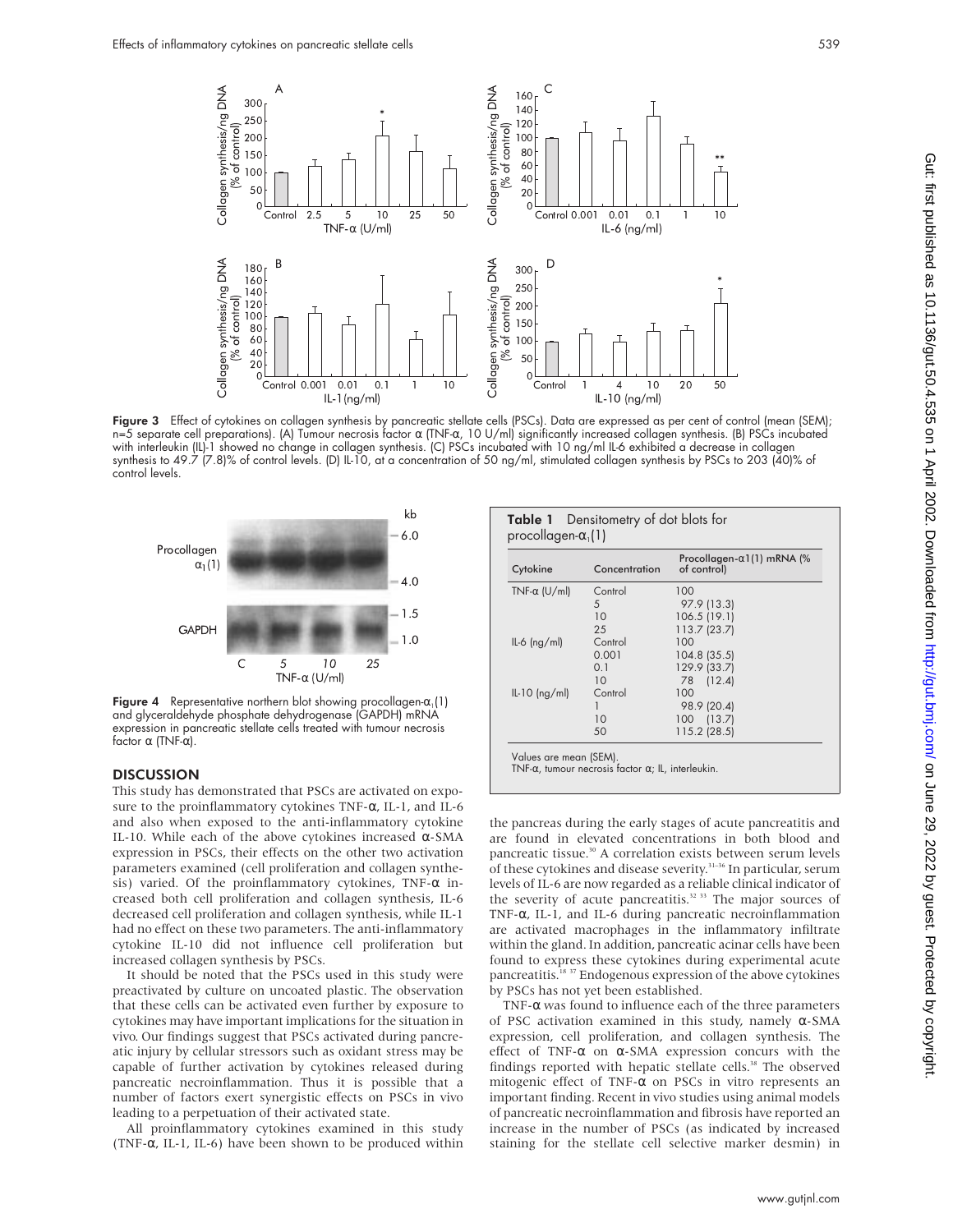fibrotic areas of the pancreas.<sup>14</sup> Given the results of this study, it is possible that TNF- $\alpha$ , either alone or in conjunction with other known stellate cell mitogens such as PDGF,<sup>17</sup> mediates stellate cell proliferation under conditions of pancreatic injury.

TNF-α was also found to stimulate total collagen protein synthesis in PSCs. The predominant collagen isotype in normal healthy tissue is collagen type IV whereas in fibrosis there is accumulation of fibrillar collagens, particularly collagen type I. In the present study, it was found that TNF-α had no effect on mRNA levels for procollagen  $\alpha_1(1)$  (which codes for collagen type I), suggesting that the TNF-α induced increase in collagen protein synthesis (at least with respect to the collagen type I component) is regulated at a posttranscriptional level in PSCs. However, it has to be acknowledged that mRNA for other components of fibrillar collagens that were not examined in this study (for example, collagen type III) may be influenced by cytokine treatment. To the best of our knowledge, there are no studies in the published literature examining the effects of TNF-α on collagen synthesis by PSCs. In contrast, the response of hepatic stellate cells to TNF- $\alpha$  has been the subject of a number of studies and investigators have variously reported an increase, decrease, or no change in collagen synthesis by these cells.<sup>39-41</sup> Variations in experimental conditions or methodology, or variations in the collagen isotype studied may explain the disparate findings.

IL-1 increased α-SMA expression but did not alter the rate of cell proliferation or collagen synthesis in cultured PSCs. This cytokine has a spectrum of biological activities similar to TNF- $\alpha^{42\;43}$  and is thought to play a role in the pathogenesis of acute pancreatitis. The effects of IL-1 on PSCs have not been reported previously. With respect to the effects of this cytokine on hepatic stellate cells, both stimulation and inhibition of cell proliferation and collagen synthesis have been  $\overline{1}$  documented,<sup>38 44 45</sup> but α-SMA expression in response to IL-1 has not yet been studied. The observed increase in  $α$ -SMA expression in PSCs on exposure to IL-1 suggests that IL-1 may be a mediator of stellate cell activation during pancreatic injury in vivo.

In the present study, IL-6 was found to increase α-SMA expression in PSCs. In contrast, cell proliferation and collagen synthesis were significantly reduced by IL-6 (albeit only at the highest concentration used—10 ng/ml). The effects of IL-6 on α-SMA expression or cell proliferation have not been examined previously in stellate cells from either the pancreas or the liver. With respect to collagen synthesis, an increase has been reported in hepatic stellate cells exposed to concentrations of up to 20 ng/ml.<sup>46,47</sup> However, higher concentrations of the cytokine (40 ng/ml) have been reported to inhibit collagen synthesis in these cells. The reasons for the differences in collagen synthesis in pancreatic and hepatic stellate cells in response to IL-6 are not immediately apparent although it should be noted that studies with hepatic stellate cells used human IL-6 whereas the present study used rat IL-6.

IL-6, in addition to its proinflammatory effects, is known to have many anti-inflammatory effects (including downregulation of TNF-α and IL-1, and induction of adrenocorticotrophic hormone and glucocorticoid synthesis). In vivo, IL-6 is produced in response to increased TNF-α and IL-1 secretion in many cell types. Indeed, hepatic stellate cells have been shown to synthesise IL-6 when activated by TNF-α, IL-1, or bacterial endotoxin.48 The possibility of IL-6 production by PSCs has not yet been examined. Nevertheless, the findings of this study suggest that IL-6, whatever its source, has the potential to act as a regulatory factor for the activation of PSCs during pancreatic injury in vivo.

IL-10, a predominantly anti-inflammatory cytokine, is known to be upregulated in acute pancreatitis.<sup>20</sup> IL-10 inhibits the synthesis of proinflammatory cytokines, including TNF- $\alpha$ , IL-1, IL-6, and IL-8 by monocytes and macrophages and is thought to play a protective role in acute pancreatitis. The anti-inflammatory function of IL-10 has been confirmed by a

|               | Table 2 Summary of results  |                    |                       |  |  |
|---------------|-----------------------------|--------------------|-----------------------|--|--|
| Cytokine      | $\alpha$ -SMA<br>expression | Cell proliferation | Collagen<br>synthesis |  |  |
| TNF- $\alpha$ | Increase                    | Increase           | Increase              |  |  |
| $II - I$      | Increase                    | No change          | No change             |  |  |
| $IL-6$        | Increase                    | Decrease           | Decrease              |  |  |
| $IL-1O$       | Increase                    | No change          | Increase              |  |  |

number of in vivo studies using IL-10 deficient animals.<sup>49 50</sup> Acute inflammation of the pancreas and liver is reported to be more severe in IL-10 knockout animals<sup>49 50</sup> while exogenous IL-10 has been shown to decrease the severity of experimental acute pancreatitis.<sup>21 51</sup> The results of the present study demonstrating that exogenous IL-10 activated PSCs were unexpected. There are no published studies to date examining the effects of exogenous IL-10 on stellate cells in the liver or pancreas. IL-10 has been reported to be produced endogenously in activated hepatic stellate cells.<sup>52</sup> It is postulated that IL-10 may play a regulatory role in the response of these cells to activating factors such as TNF-α or endotoxin. Using neutralising antibodies to block endogenous IL-10 activity, it has been shown that IL-10 downregulates collagen synthesis in both unstimulated and activated hepatic stellate cells.<sup>52</sup> These findings are in contrast with the IL-10 induced increase in collagen synthesis observed in the present study. The different results may be related to the use of exogenous IL-10 in the present study. Endogenous production of IL-10 by PSCs has not yet been studied.

The present study has examined the direct effects of individual cytokines on PSCs in vitro (results summarised in table 2). It has to be acknowledged however that during necroinflammation in vivo, multiple cytokines and other inflammatory mediators are released simultaneously within the gland. These factors may have synergistic, antagonistic, or complementary effects on PSCs. For example, it has been reported that while TNF-α or IL-1 alone have a mitogenic effect on fibroblasts, the combination is antiproliferative.<sup>53</sup> Similarly, in the presence of IL-10, activation of hepatic stellate cells by TNF- $\alpha$  is inhibited.<sup>52</sup> Thus the ultimate response of PSCs during pancreatic necroinflammation in vivo may be modulated by the combination of cytokines present at the time within the gland.

In summary, this study is the first to demonstrate that PSCs have the capacity to respond to cytokines known to be upregulated in acute pancreatitis. As such, PSCs have the potential to be actively involved in both the recovery phase as well as the progression of the disease. For example, during a self limiting attack of acute pancreatitis, cytokine activated PSCs may participate in tissue repair by regulating extracellular matrix deposition in the gland. On the other hand, during repeated attacks of pancreatitis and consequent repeated or continued exposure to cytokines, PSCs may attain a persistently activated state, thereby leading to pathological increases in collagen synthesis, eventually resulting in the development of pancreatic fibrosis.

## ACKNOWLEDGEMENTS

This project was supported by grants from the National Health and Medical Research Council of Australia and the Australian Brewers' Foundation.

#### .....................

## Authors' affiliations

P Mews, R Fahmy, R Pirola, Pancreatic Research Group, University of New South Wales, Sydney, Australia

P Phillips, J Wilson, M Apte, Pancreatic Research Group, Department